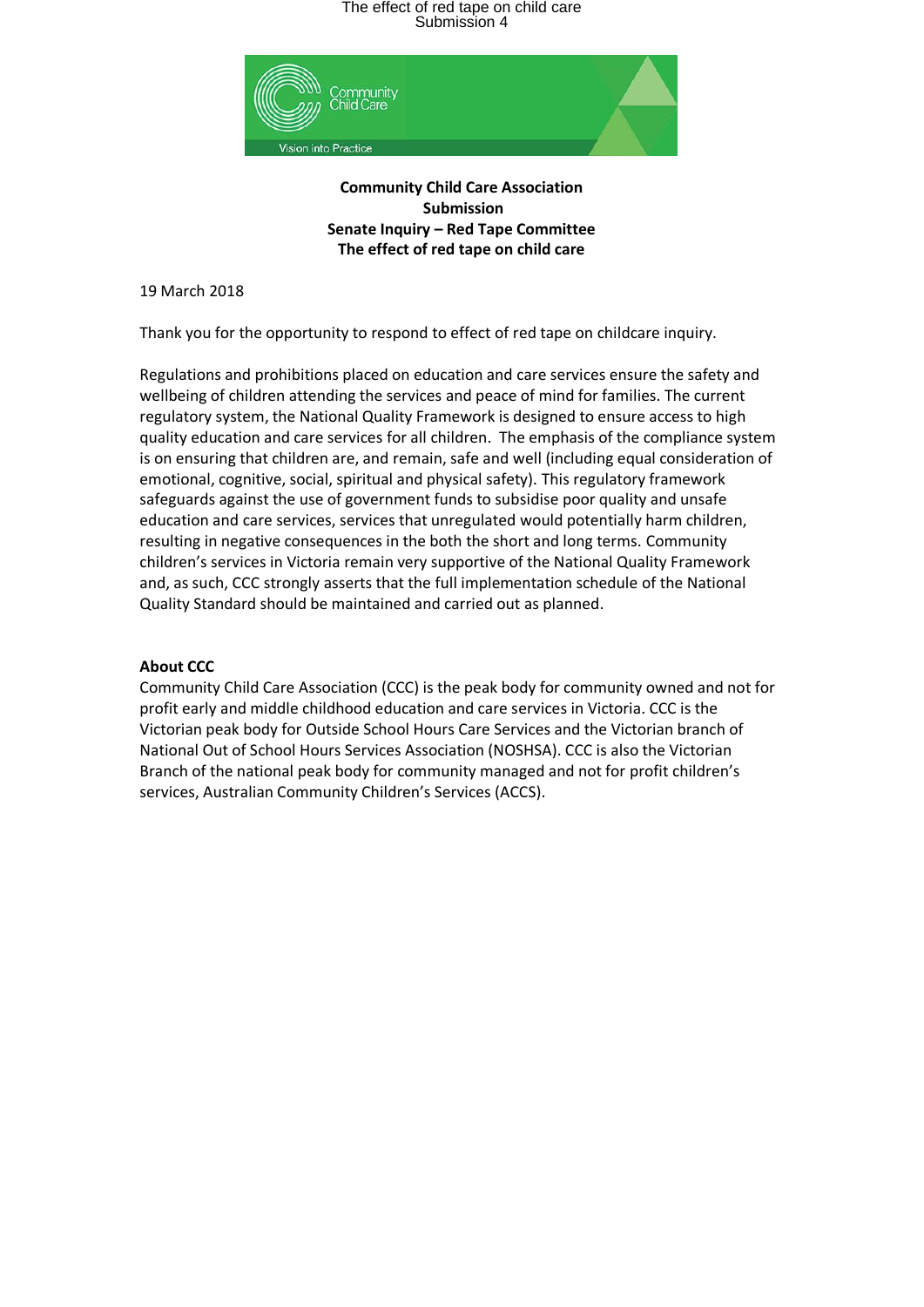**a. the effects on compliance costs (in hours and money), economic output, employment and government revenue;**

### *Economic Output*

 $\overline{a}$ 

Investment in quality early childhood education and care has economic benefits over a life cycle and the purpose and focus of the regulatory framework in education and care is to "to improve educational and developmental outcomes for children attending services provided under the National Law."<sup>1</sup>

Research shows that access to high quality childcare and kindergarten has positive effects on many areas of children's development. It is clear though that the emphasis is on HIGH quality. High quality early childhood programs provide rich child focused learning, support improved, social, cognitive and language development in children and provide parents the opportunity to be involved<sup>2</sup>.

The current compliance measures are supported by all national, state and territory governments, under the National Partnership Agreement on the National Quality Agenda for Early Childhood Education and Care. They are essential to ensuring that the all the benefits of quality early childhood education and care, including long-term social, cultural and economic outputs<sup>3</sup> are fully realised.

The benefits of regulating early childhood education and care for quality are experienced across a lifecycle – not limited to the point of transaction. Lifecycle modeling conducted by Price Waterhouse Coopers identified long-term GDP impacts of the provision of quality education and care, demonstrating that:

- the benefits to GDP in terms of increased female workforce participation was equivalent to 6.0 billion dollars,
- the benefits for children receiving a quality education and care program could be up to 10.3 billion and
- the benefits of increased participation of children in vulnerable circumstances were 13.3 billion $4$ .

This year, the report "Lifting our Game", highlighted that "investment in early childhood education provides a strong return, with a variety of studies indicating benefits of 2-4 times

<sup>1</sup> National Partnership on the National Quality Agenda for Early Childhood Education and Care - 2015–16 to 2017–18, p. 2

<sup>2</sup> Elliot, A., 2006. Early Childhood Education Pathways to quality and equity for all children, Camberwell: ACER.

<sup>3</sup> PwC (2014) Putting a value on Early Childhood Education and Care in Australia; price, Water House Coopers, retrieved [https://www.pwc.com.au/pdf/putting-value-on-ecec.pdf;](https://www.pwc.com.au/pdf/putting-value-on-ecec.pdf) Pascoe, S. and Brennan, D. (2017) Lifting our Game, retrieved

[https://education.nsw.gov.au/early-childhood-education/whats-happening-in-the-early](https://education.nsw.gov.au/early-childhood-education/whats-happening-in-the-early-childhood-education-sector/lifting-our-game-report/Lifting-Our-Game-Final-Report.pdf)[childhood-education-sector/lifting-our-game-report/Lifting-Our-Game-Final-Report.pdf](https://education.nsw.gov.au/early-childhood-education/whats-happening-in-the-early-childhood-education-sector/lifting-our-game-report/Lifting-Our-Game-Final-Report.pdf)

<sup>4</sup> PwC (2014) Putting a value on Early Childhood Education and Care in Australia; price, Water House Coopers, retrieved<https://www.pwc.com.au/pdf/putting-value-on-ecec.pdf>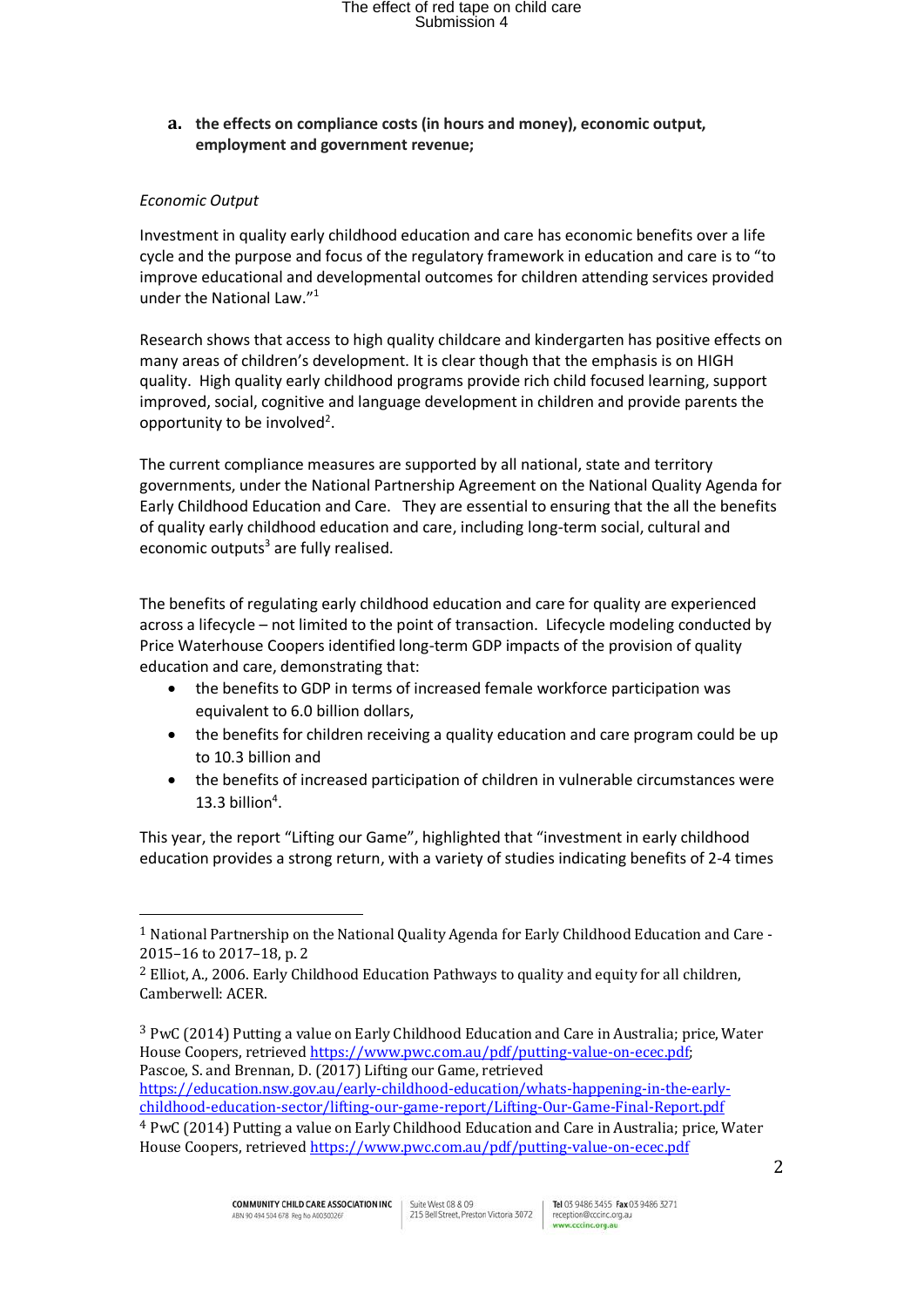the costs. Significant fiscal benefits flow to both the Commonwealth and state and territory governments"<sup>5</sup> .

Any costs linked to compliance, whether hours or monetary are ultimately an investment in the quality of a service in the short term and investment in increased economic and social output in the longer term.

CCC agrees with the OECD recommendations that governments have a vital role to play in this arena. CCC believes that it is essential that Australia builds on the progress made in relation to the provision of quality early and middle childhood education and services and not weaken the regulatory framework or the assessments and ratings processes. To this end, CCC recommends that increased funding be provided for the National Partnerships Agreement on the National Quality Agenda for Early Childhood Education and Care. This will guarantee that ACECQA and the Regulatory Authorities can continue to ensure education and care services are meeting community expectations by providing the highest possible quality of education and care.

### *Employment*

Australian Community Children's Services (ACCS) research, the longitudinal study 'Trends in Community Children's Services' (conducted in 2012a, 2012b, 2014, 2017), demonstrates:

- that the introduction of the National Quality Framework has had limited impact on the number of job vacancies in services, with the number of respondents who had held a recruitment process in the last six months being stable since the second wave at the end of 2012 (just after the introduction of the National Quality Framework)<sup>6</sup>. Indicating that there has been little or no movement in the number of people leaving the industry since the initial introduction of the new legislation and the transition period.
- $\bullet$  that those employed are more highly qualified than in the past<sup>7</sup>.
- that only 2% of survey participants indicated that the burden on staff to meet regulations was a factor that made it difficult to recruit<sup>8</sup>.

More broadly, Australian Government data indicates that compliance costs aren't negatively impacting on the number of employment opportunities available, with the Australian Government, Department of Jobs and Small Business projections predicting strong growth in the number of jobs for educators (child carers in ABS data) over the next five years<sup>9</sup>. In addition, educational services and health care and social assistance and are less likely to be impacted by technological advancements when compared with industries.

<sup>5</sup> Pascoe, S. and Brennan, D. (2017) Lifting our Game, retrieved [https://education.nsw.gov.au/early-childhood-education/whats-happening-in-the-early](https://education.nsw.gov.au/early-childhood-education/whats-happening-in-the-early-childhood-education-sector/lifting-our-game-report/Lifting-Our-Game-Final-Report.pdf)[childhood-education-sector/lifting-our-game-report/Lifting-Our-Game-Final-Report.pdf](https://education.nsw.gov.au/early-childhood-education/whats-happening-in-the-early-childhood-education-sector/lifting-our-game-report/Lifting-Our-Game-Final-Report.pdf)

l

<sup>6</sup> Australian Community Children's Services (2018) Trends in Community Children's Services (unpublished).

<sup>7</sup> Ibid.

<sup>8</sup> Ibid.

<sup>9</sup> Australian Government Jobs Outlook website. Retrieved <http://joboutlook.gov.au/occupation.aspx?code=4211>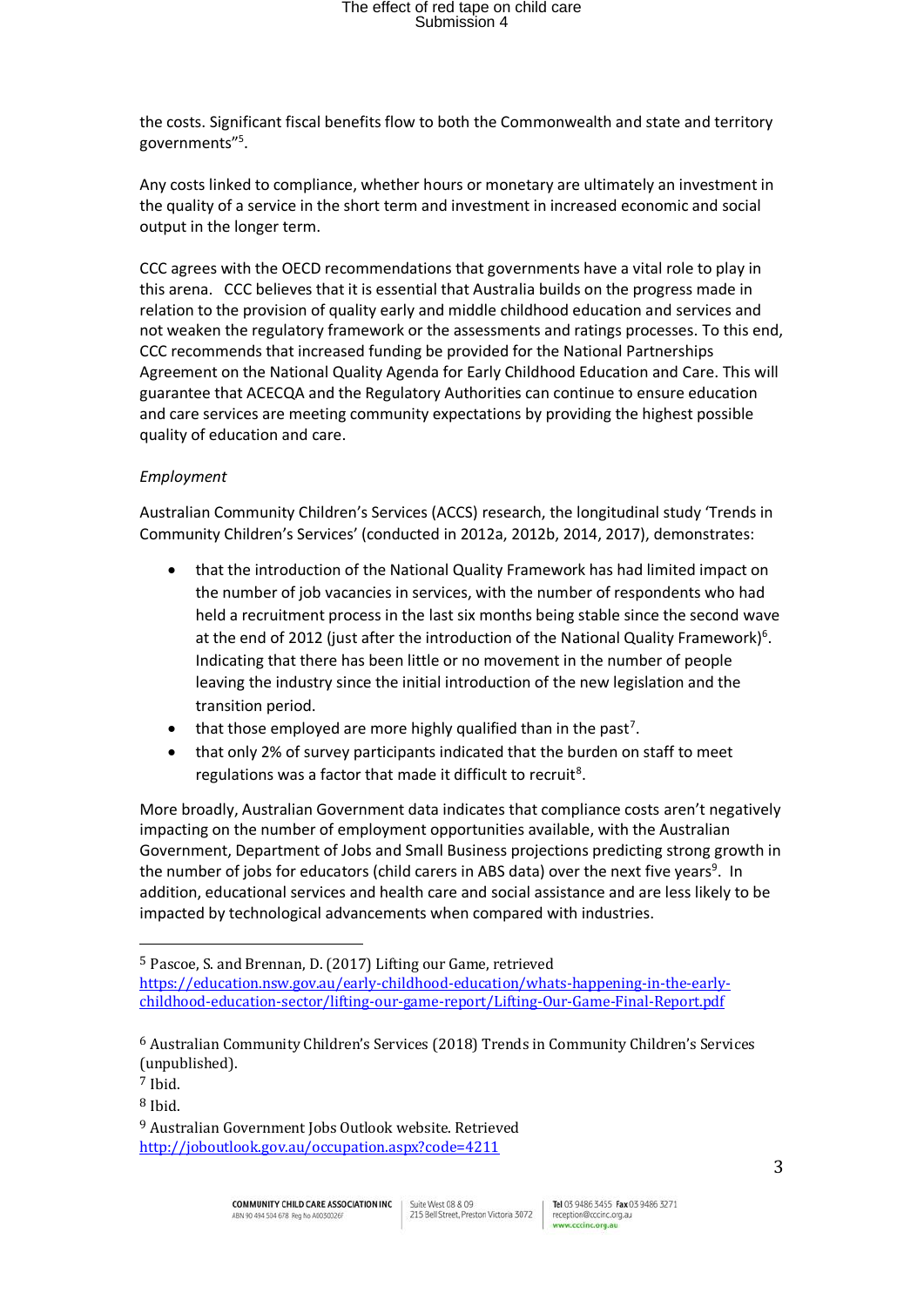For those individuals employed in community education and care services, educators are more highly qualified than in 2012 and have wages and working conditions that are above minimum requirements – which is ultimately resulting in longer tenure for employees, with the 2017 TICCSS survey data showing that just over half of the respondents employed educators who had worked at that service for six or more years<sup>10</sup>.

CCC believes that the education and care employment challenge for Australian Governments is to further strengthen our efforts in the areas of improving training, working conditions and wages across all education and care services, beyond community run and managed services.

### **b. any specific areas of red tape that are particularly burdensome, complex, redundant or duplicated across jurisdictions;**

#### *Particularly burdensome*

 $\overline{a}$ 

The introduction of the NQF was celebrated as a long awaited administrative reform for service providers and those involved with the management of early and middle childhood education and care services. Many in the sector had lobbied for years for an end to the dual systems of state/territory based regulation and national quality assurance administered by different jurisdictions. The introduction of a single uniform regulation, and ratings and assessment system governed by the same legislation and administered by one Regulatory Authority in each state/territory has streamlined administrative processes and compliance requirements significantly for many services. The most recent ACECQA performance report states, "Overall support for the NQF amongst providers of education and care services has been consistently above 95% since  $2013^{11}$ ." In addition, the 2017 Trends in Community Children's Services Survey indicates that familiarity with the NQF and the streamlining of the NQS seems to have positively impacted on perception of burden, with respondents' perceptions relating to insufficient paid time to complete tasks decreasing from 60 % in 2012 to 33% in 2017; and the increased paperwork to meet legal obligations and government regulations as decreasing from 70% in 2012 to 32% in 2017 $^{12}$ .

In addition to the legislation above, services, many of which are small businesses have legal obligations under a wide range of legislation and across jurisdictions. An ongoing challenge for services is keeping up to date with the legal obligations that fall outside of the National Quality Framework. This challenge is further exacerbated by the absence of both clear communications mechanisms through which changes impacting services can be conveyed and consideration of the impact of legal changes on early and middle education and care services.

<sup>10</sup> Australian Community Children's Services (2018) Trends in Community Children's Services (unpublished).

<sup>11</sup> Australian Children's Education and Care Quality Authority (2017) *National Partnership Annual Performance Report* retrieve[d https://www.acecqa.gov.au/sites/default/files/2018-](https://www.acecqa.gov.au/sites/default/files/2018-02/NationalPartnershipAnnualPerformance.pdf) [02/NationalPartnershipAnnualPerformance.pdf](https://www.acecqa.gov.au/sites/default/files/2018-02/NationalPartnershipAnnualPerformance.pdf)

<sup>12</sup> Australian Community Children's Services (2018) *Trends in Community Children's Services*  (unpublished).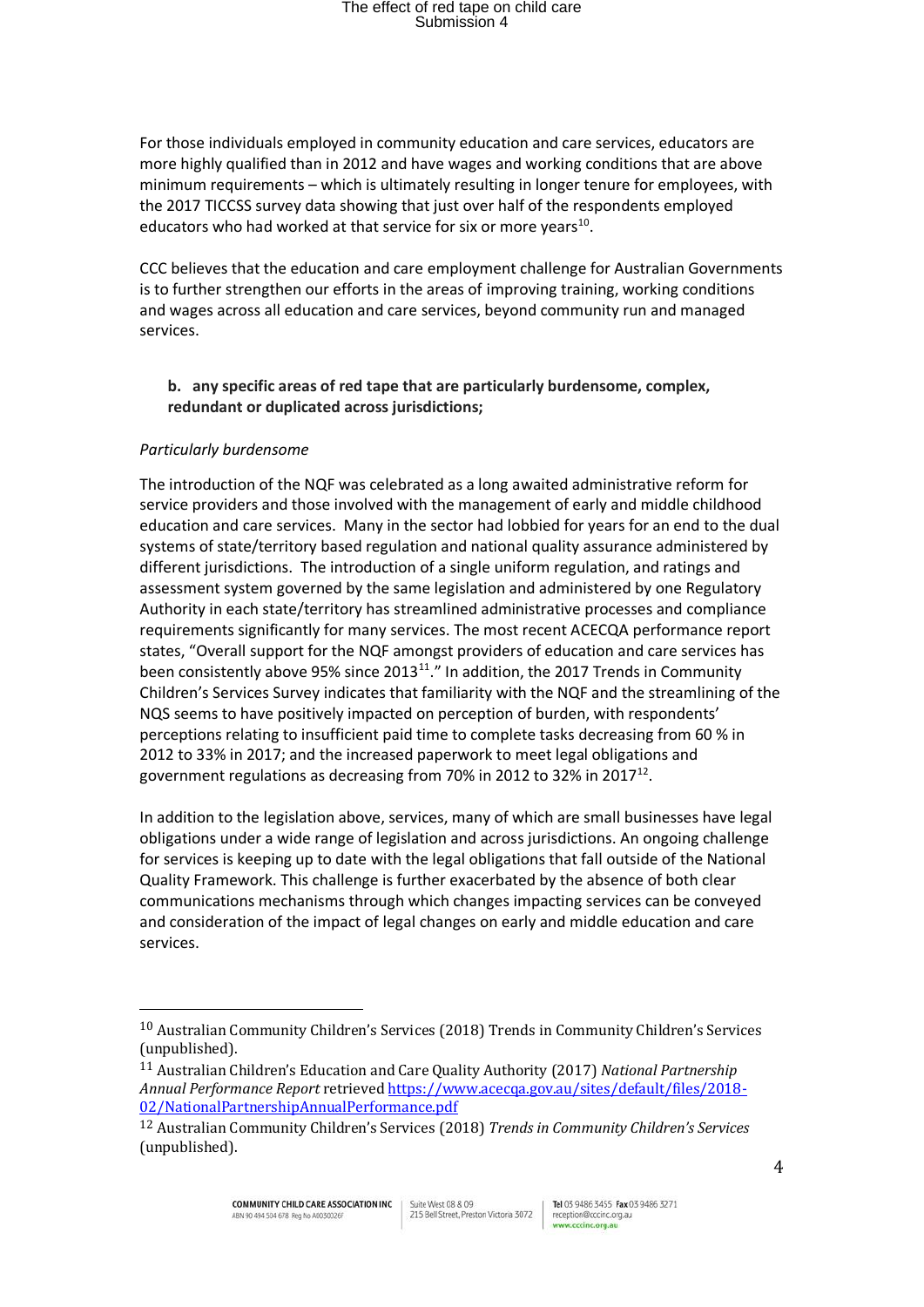Addressing this issue would significantly reduce the administrative and compliance complexity for services. CCC recommends the development and resourcing of a central reference point for legislation and policies impacting early and middle childhood education and care services. It is recommended that this reference point acts as a clearinghouse or one stop shop – providing the most up to date legislation, plain language explanations of how any changes impact education and care services, and sample policies, forms and other resources that can be adapted by each service to help them apply required changes, at an publicly accessible and searchable online access point for services. CCC recommends that current infrastructure be used to develop this 'one stop shop' with either ACECQA and/or each state and territory regulatory authorities playing a role.

#### *Complex*

The new childcare subsidy, to be introduced on the  $2^{nd}$  of July this year was designed to be simpler than the current multi-payment system. CCC considers this a missed opportunity to remove red tape and ensure families had equal access to a less complex system. The complexity and red tape built into the new stepped activity test, which links fortnightly parent hours of activity, averaged over a three month period to the number of subsidised hours of education and care a child is able to access is an unnecessary burden on families and services.

For services, managing enrolment lists will be more complex, especially when family circumstances change unpredictably or for parents who are employed in unpredictable casual or seasonal work. For families in financially precarious situations, managing the reporting requirements and maintaining continuity of access to education and care services for children will potentially add to an already stressful situation. CCC recommends that a review of the new activity test be conducted within 12 months, to assess whether the complexity of the new activity test is unnecessarily burdensome for families and services.

#### **c. the impact on health, safety and economic opportunity, particularly for the lowskilled and disadvantaged;**

By improving the quality of education and care services, the National Quality framework has improved the health and safety of children and the workforce. The NQF provides a nationally consistent quality assurance framework for all approved education and care services throughout Australia. As a national agreement it supports equity of provision over time across the federation for all children and families. For families, this is critical. This means that regardless of which children's service a family may use in any geographic location throughout Australia they can expect and understand that all children are entitled to participate in ECEC services.

Research shows that all children benefit from participating in good quality ECEC services. International best practice shows that child and family outcomes improve for children experiencing vulnerability or who are at risk with regular participation in good quality ECEC programs. Recent Australian research clearly demonstrates that children who are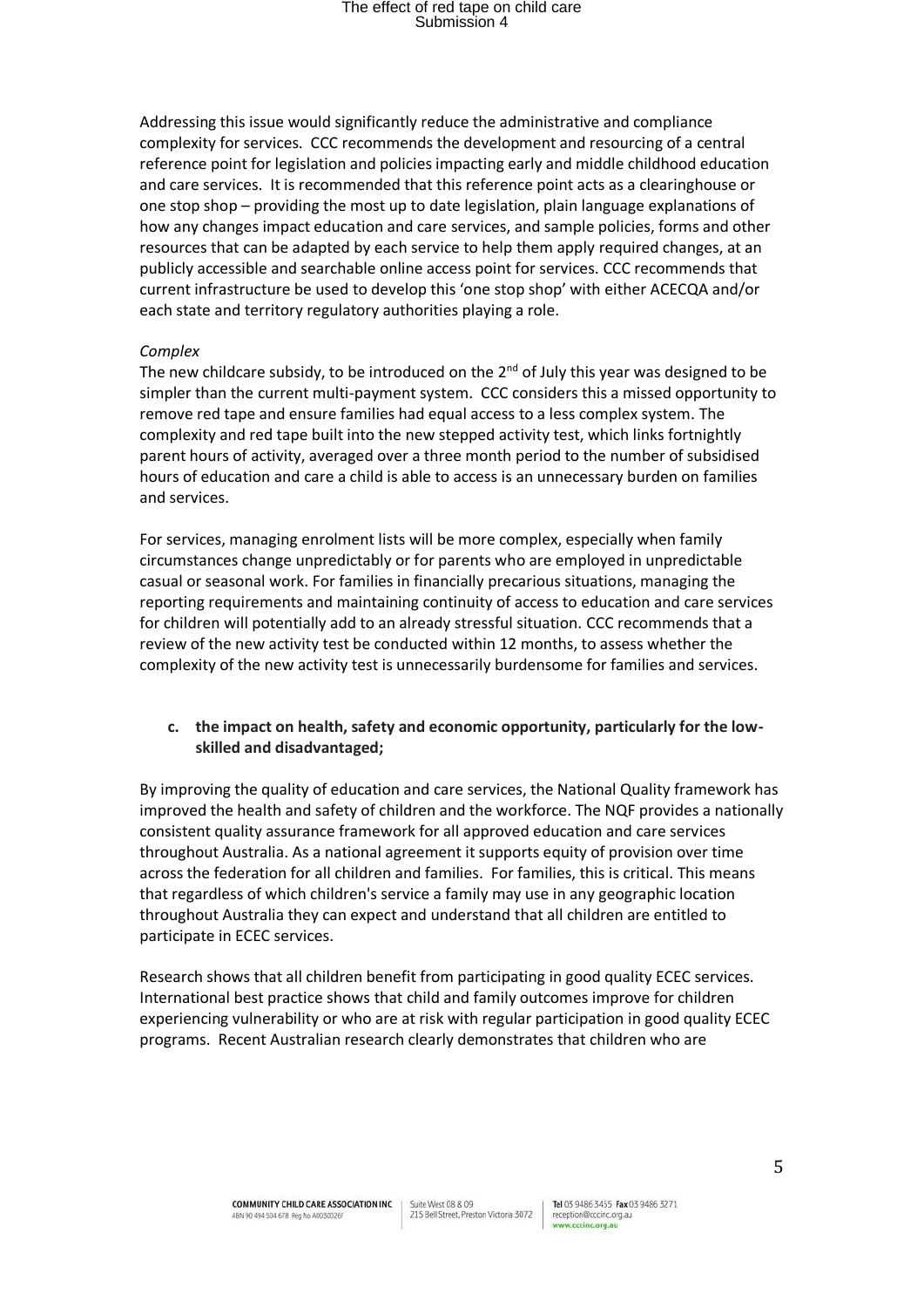experiencing disadvantage benefit the most and that ECEC participation should be for at least two years duration to have a positive impact on life courses of these children<sup>13</sup>.

The review of the Child Care Rebate and Child Care Subsidy provided an exciting opportunity for governments in Australia to address the current complex funding system, to make it simpler and more equitable for families and services; to improve access improve access for low-income families and children and to improve access for families in vulnerable circumstances. CCC continues to recommend that all children have means tested, subsidised access to education and care, of at least two full days per week (up to 24 hours), regardless of whether their family meets any activity test; and that there are no barriers for children and families experiencing vulnerability and disadvantage to participation in education and care.

CCC recommends that a review of the new activity test be conducted within 12 months, to assess whether the new payment is ensuring equitable access to quality education and care services for all children and families.

### **d. the effectiveness of the Abbott, Turnbull and previous governments' efforts to reduce red tape;**

The ongoing rollout of the NQF introduced under previous government has reduced red tape by providing a unified system across jurisdictions. NQF review implemented during the current government's term has supported the process, streamlining the certified supervisor process and continuing with the implementation agenda set out by the previous government. The National Quality Framework review implemented by this government was already part of the process, and the sector successfully argued against attempts to streamline the framework before the review period. Participant responses from the Trends in Community Children's Services Survey<sup>14</sup> indicate that the changes implemented in October 2017 and February 2018 were viewed positively by community children's services.

**e. alternative institutional arrangements to reduce red tape, including providing subsidies or tax concessions to businesses to achieve outcomes currently achieved through regulation;**

CCC strongly asserts that children won't be adequately protected from hazards and harm if businesses are left to self-regulation. In addition, the longer term outcomes linked to the provision of quality education and care services will also not be met within a self-regulated system.

f. **how different jurisdictions in Australia and internationally have attempted to reduce red tape;**

CCC believes that while there is merit in looking at international models it must be recognised that any consideration of their application in Australia must take full account of the historical and policy contexts. Although lessons may be learned from examining the

l

<sup>13</sup> Wise et al(2015) *The Efficacy of Early Childhood Interventions*, AIFS Melbourne; Mathers et al (2014) *Sound Foundations, a Review of the Research Evidence on Quality Early Childhood Education and Care for Children Under Three*, University of Oxford UK.

<sup>14</sup> Australian Community Children's Services (2018) *Trends in Community Children's Services*  (unpublished).